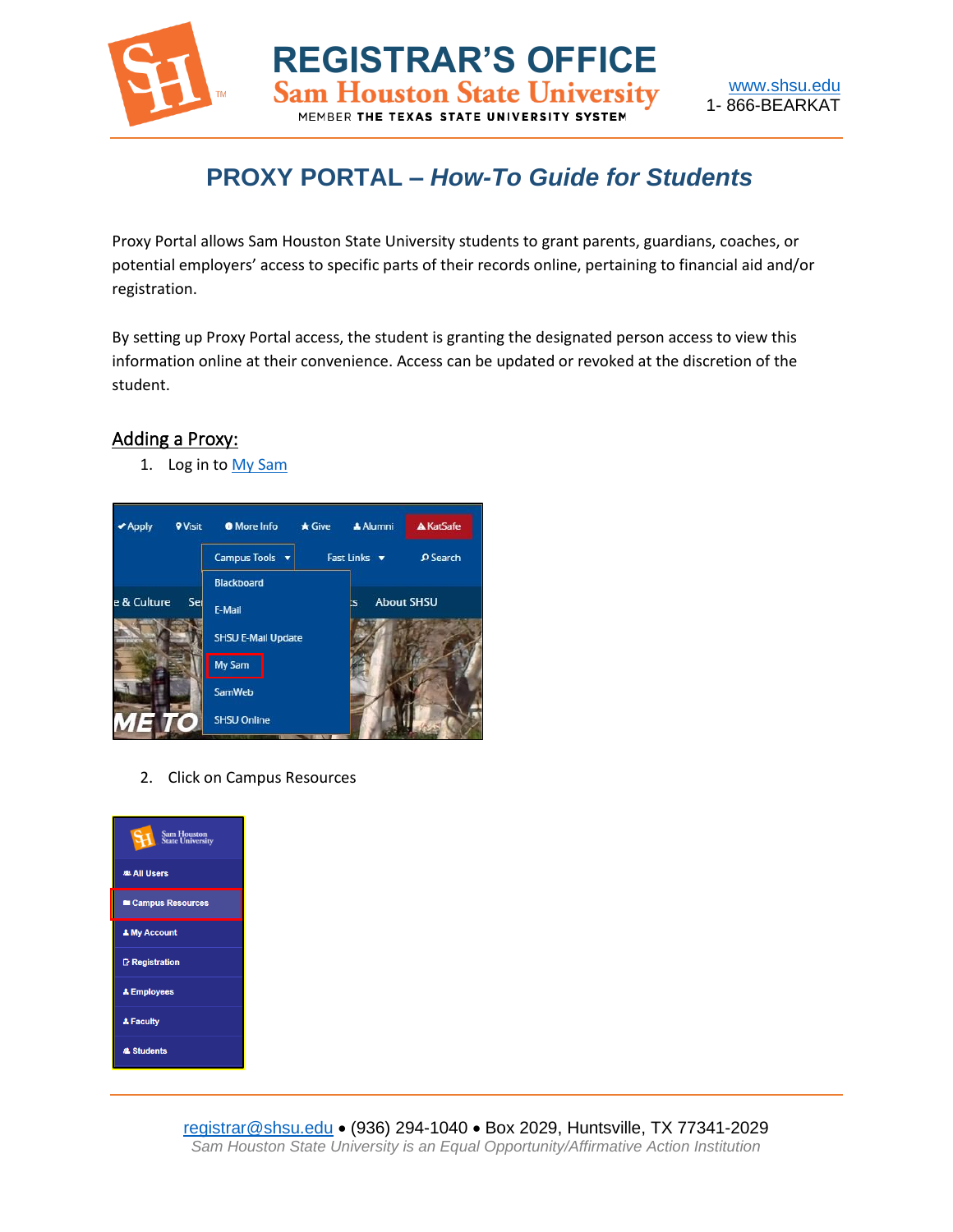



3. Scroll down to the Office of the Registrar Tab and select Proxy Portal

**REGISTRAR'S OFFICE**

MEMBER THE TEXAS STATE UNIVERSITY SYSTEM



4. Select Proxy Portal and click Add New

| <b>Proxy Management</b> |                                                                                    | $(+)$ Add New |
|-------------------------|------------------------------------------------------------------------------------|---------------|
|                         | There are no proxies available for you to view. Click Add New to add a proxy.<br>⊙ |               |
|                         |                                                                                    |               |

**NOTE**: If you have not set up Duo Security, you will need to do so before you can access Proxy Management. You can find more information about duo security here: <https://www.shsu.edu/dept/it@sam/technology-tutorials/duo/how-to-enroll.html>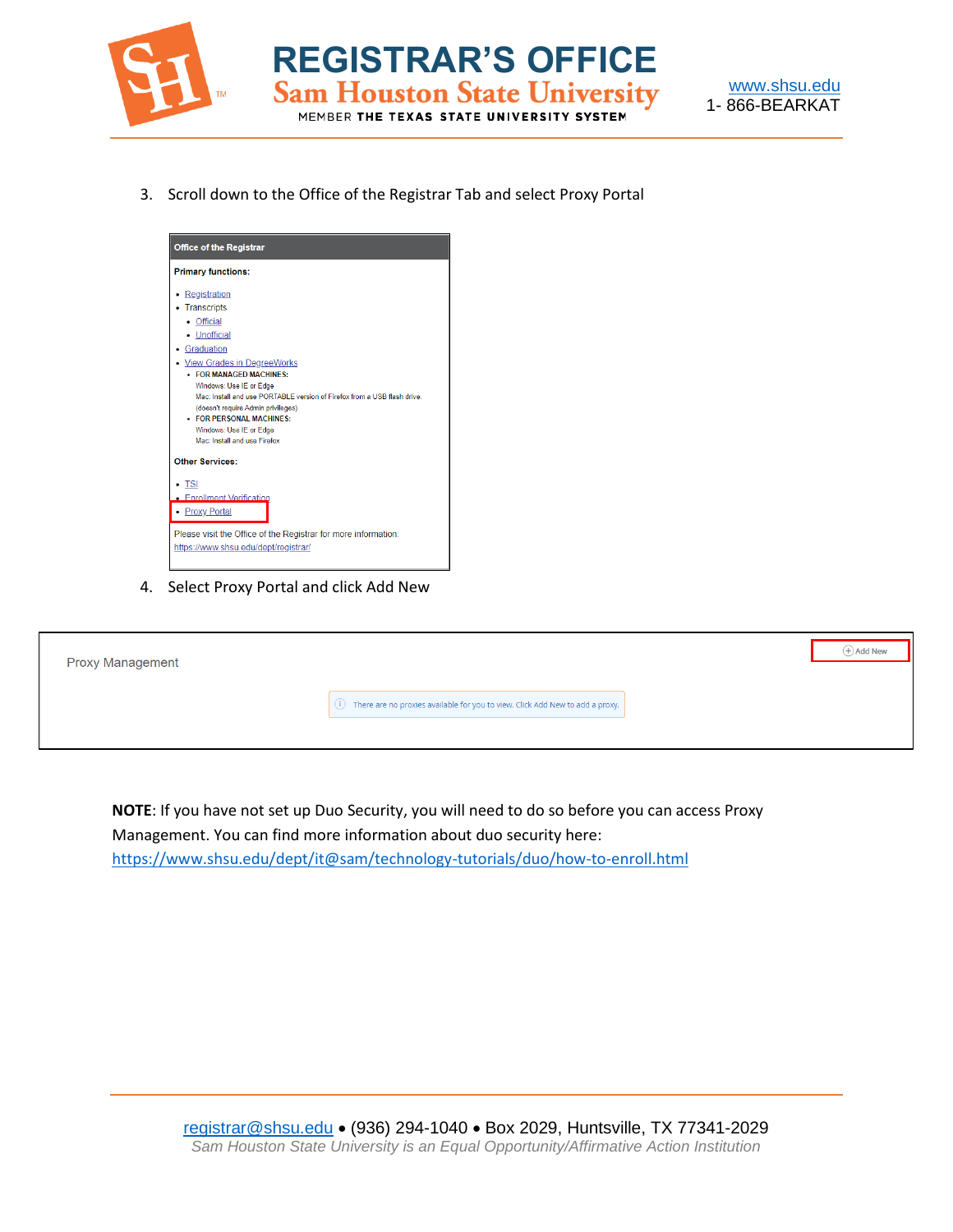

5. Enter required information for your proxy and the dates you would like them to have access to your information.

**REGISTRAR'S OFFICE**<br>Sam Houston State University

MEMBER THE TEXAS STATE UNIVERSITY SYSTEM

| Proxy Information (i)         |                                                    |              |  |
|-------------------------------|----------------------------------------------------|--------------|--|
| Profile (Required)            |                                                    |              |  |
| <b>First Name</b>             |                                                    |              |  |
| <b>First Name</b>             |                                                    |              |  |
| <b>Last Name</b>              |                                                    |              |  |
| <b>Last Name</b>              |                                                    |              |  |
| E-Mail                        |                                                    |              |  |
| <b>E-Mail Address</b>         |                                                    |              |  |
| <b>Verify E-Mail</b>          |                                                    |              |  |
| <b>Verify E-Mail Address</b>  |                                                    |              |  |
| Relationship <sup>1</sup>     |                                                    |              |  |
| Select a Relationship         | v                                                  |              |  |
| <b>Start Date</b>             | <b>Stop Date</b>                                   |              |  |
| ö<br><b>Start Date</b>        | <b>Stop Date</b>                                   | ö            |  |
|                               |                                                    |              |  |
| <b>Additional Information</b> |                                                    |              |  |
| Description                   |                                                    |              |  |
| Description                   |                                                    |              |  |
|                               |                                                    |              |  |
| Authorizations (Required) (i) |                                                    |              |  |
| Select All                    | Copy Authorizations $\textcircled{\scriptsize{1}}$ |              |  |
|                               | Select a Person                                    | $\checkmark$ |  |
|                               |                                                    |              |  |
| Submit<br>Cancel              |                                                    |              |  |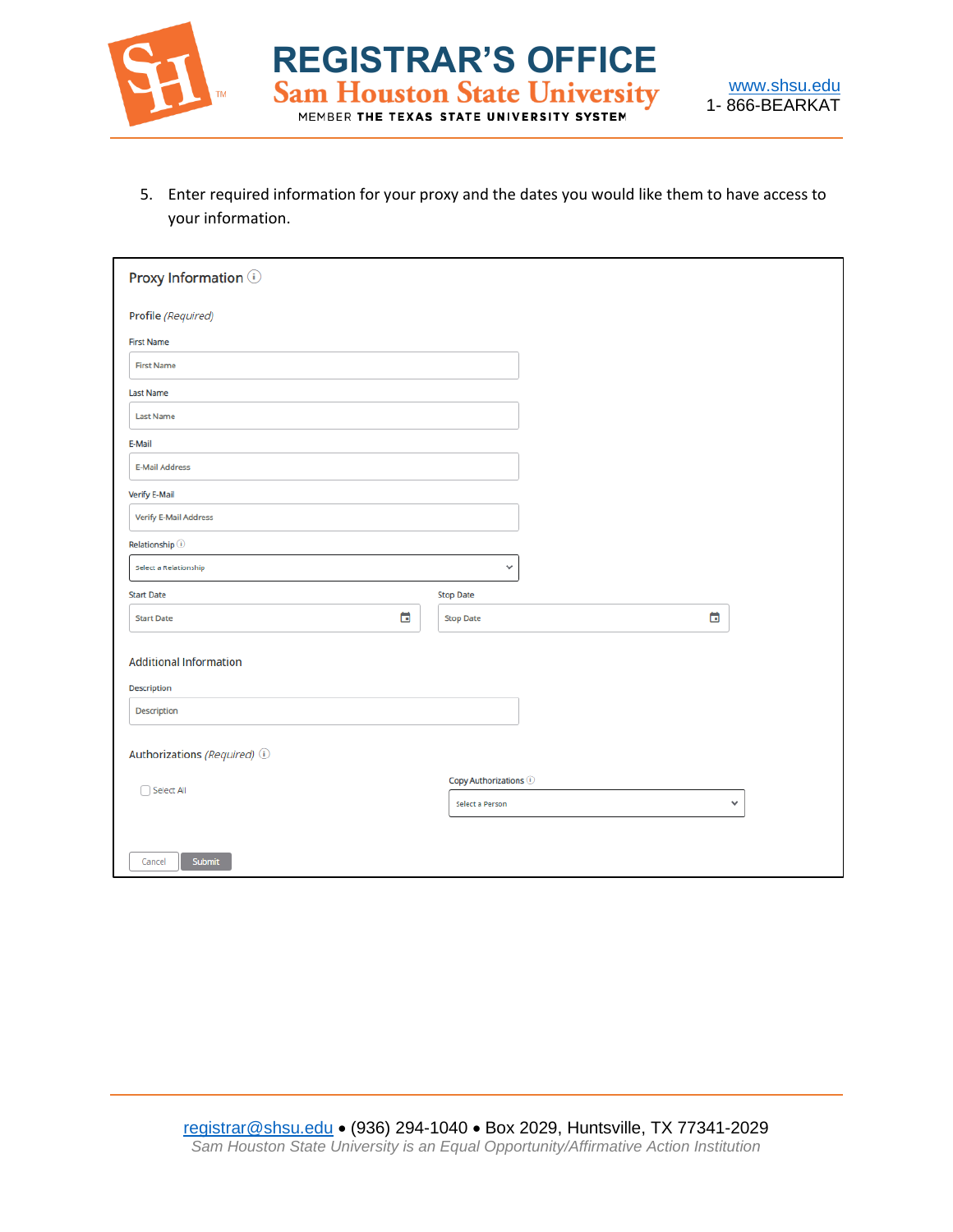

**REGISTRAR'S OFFICE**<br>Sam Houston State University

- 6. Check each box next to the information you would like your proxy to have access to view.
	- a. Pages available will depend on what relationship you select for your proxy.
	- b. Click Submit

| Select All              | Copy Authorizations (i) |              |
|-------------------------|-------------------------|--------------|
|                         | Select a Person         | $\checkmark$ |
| Award Package           |                         |              |
| Award History           |                         |              |
| Student Detail Schedule |                         |              |
| Week at Glance          |                         |              |
| Financial Aid Status    |                         |              |
| Student Holds           |                         |              |
| Student Profile         |                         |              |
| Student Grades          |                         |              |
|                         |                         |              |
|                         |                         |              |

Your Proxy will now receive three different emails:

- a. One email will be titled *Sam Houston Proxy Confirmation Token* and have a code to use in the one-time use link from the *Confirm New Sam Houston Proxy Identity* email.
- b. One email will be titled *Confirm New Sam Houston Proxy Identity* and will have a one-time link to be used with the code from the *Sam Houston Proxy Confirmation Token* email.
- c. One email will be titled *Sam Houston Proxy Relationship Updated* and will state what type of proxy you have been granted as well as the permanent link to access the student's information after setting up your account.
	- i. *It is recommended that you save this link for future use.*

**NOTE:** Some email hosts will deactivate the links necessary to set up an account and/or send the email to junk. If your proxy is unable to find the email that was sent if the link does not work, enter a different email address for your proxy.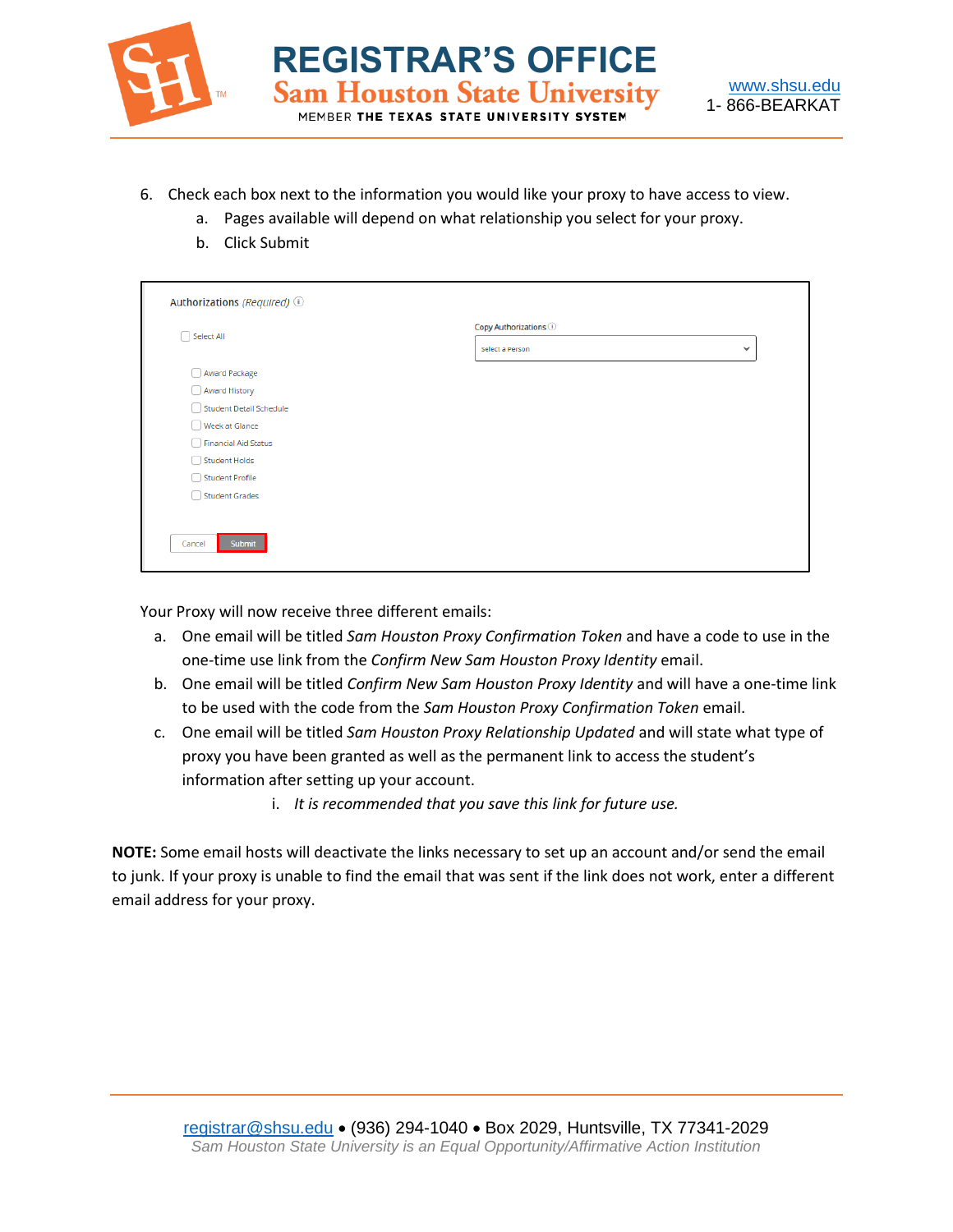

**REGISTRAR'S OFFICE**<br>Sam Houston State University MEMBER THE TEXAS STATE UNIVERS

## Updating Proxy Access:

**NOTE:** You can update your relationship, access expiration date, and pages available from this action. If you wish to remove a proxy, see the next set of instructions (Removing A Proxy).

1. Log into MySam (TBD if proxy channel is added to MySam)



2. Click on the *students tab*

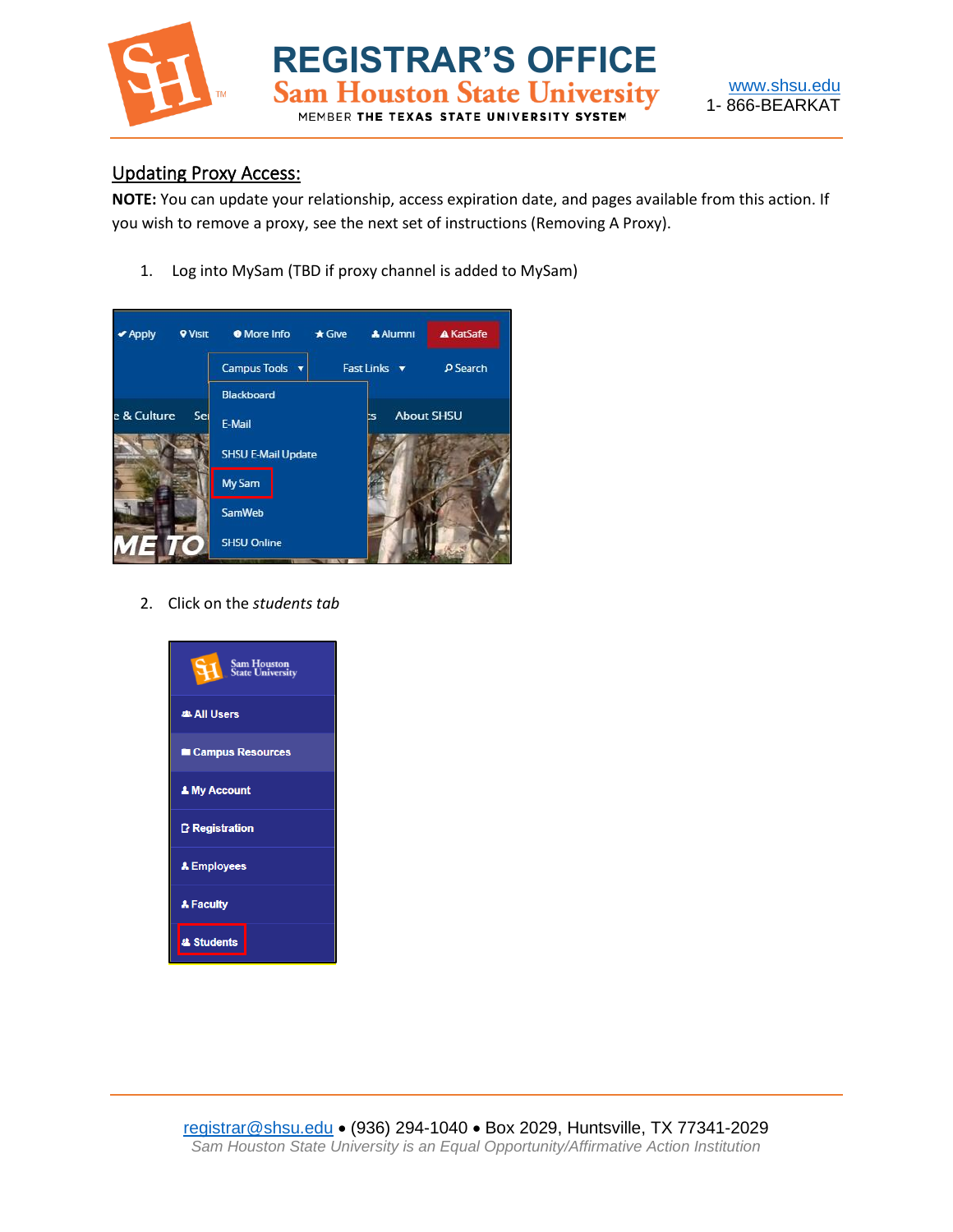



3. Go to the *Proxy Portal Channel* (screenshot to come)

**REGISTRAR'S OFFICE**<br>Sam Houston State University

MEMBER THE TEXAS STATE UNIVERSITY SYSTEM

4. Go to the Proxy management tab. – TBD



5. Select the pencil icon on the proxy you wish to edit



6. Once all changes have been made select submit

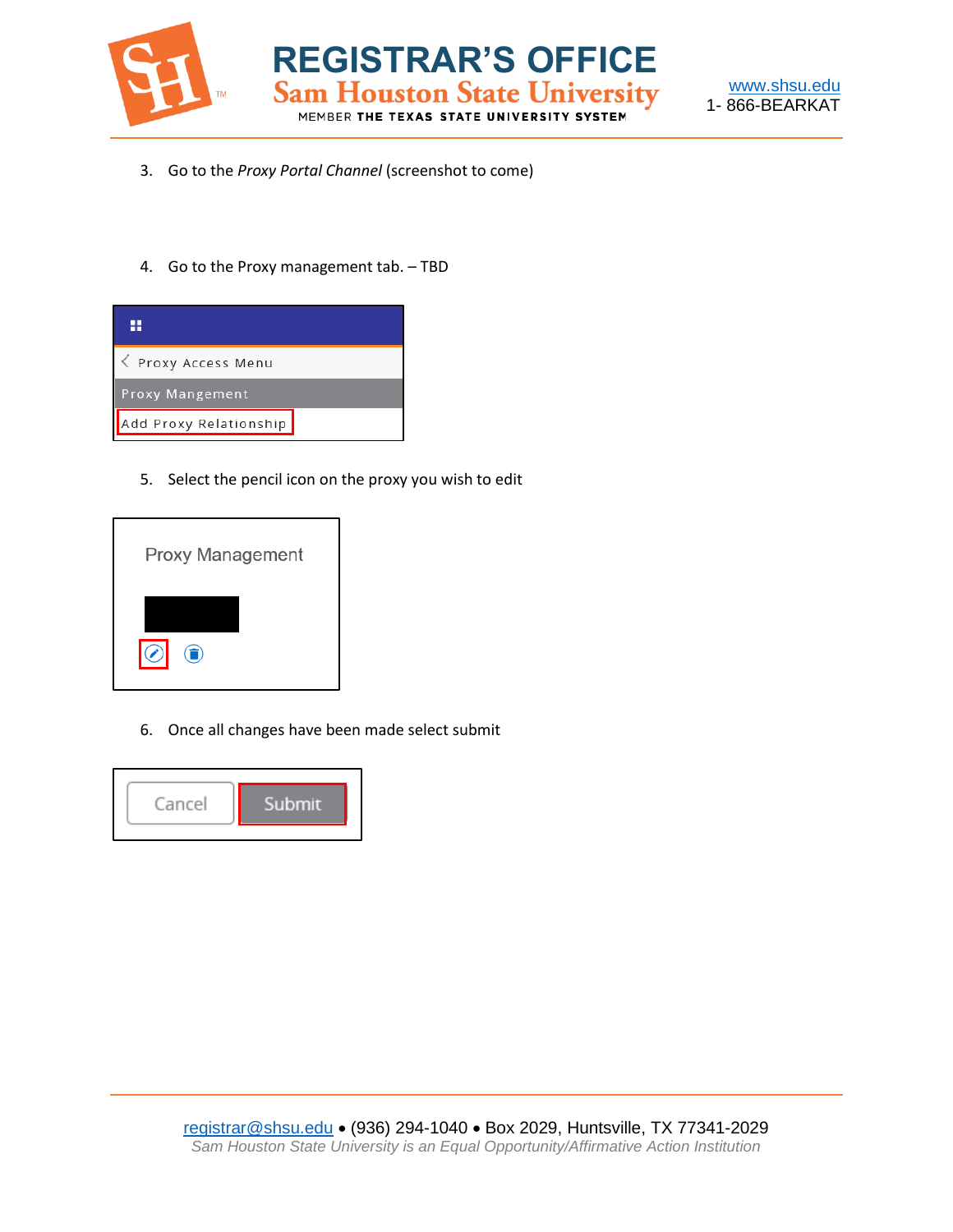

**REGISTRAR'S OFFICE**<br>Sam Houston State University MEMBER THE TEXAS STATE UNIVERSITY



## Removing a Proxy:

**NOTE**: If you want a proxy's access to expire on its own, you can change the date their access is set to expire by using the previous instructions (Updating Proxy Access).

1. Log into MySam (TBD if proxy channel is added to MySam)



*2.* Click on the *students tab*